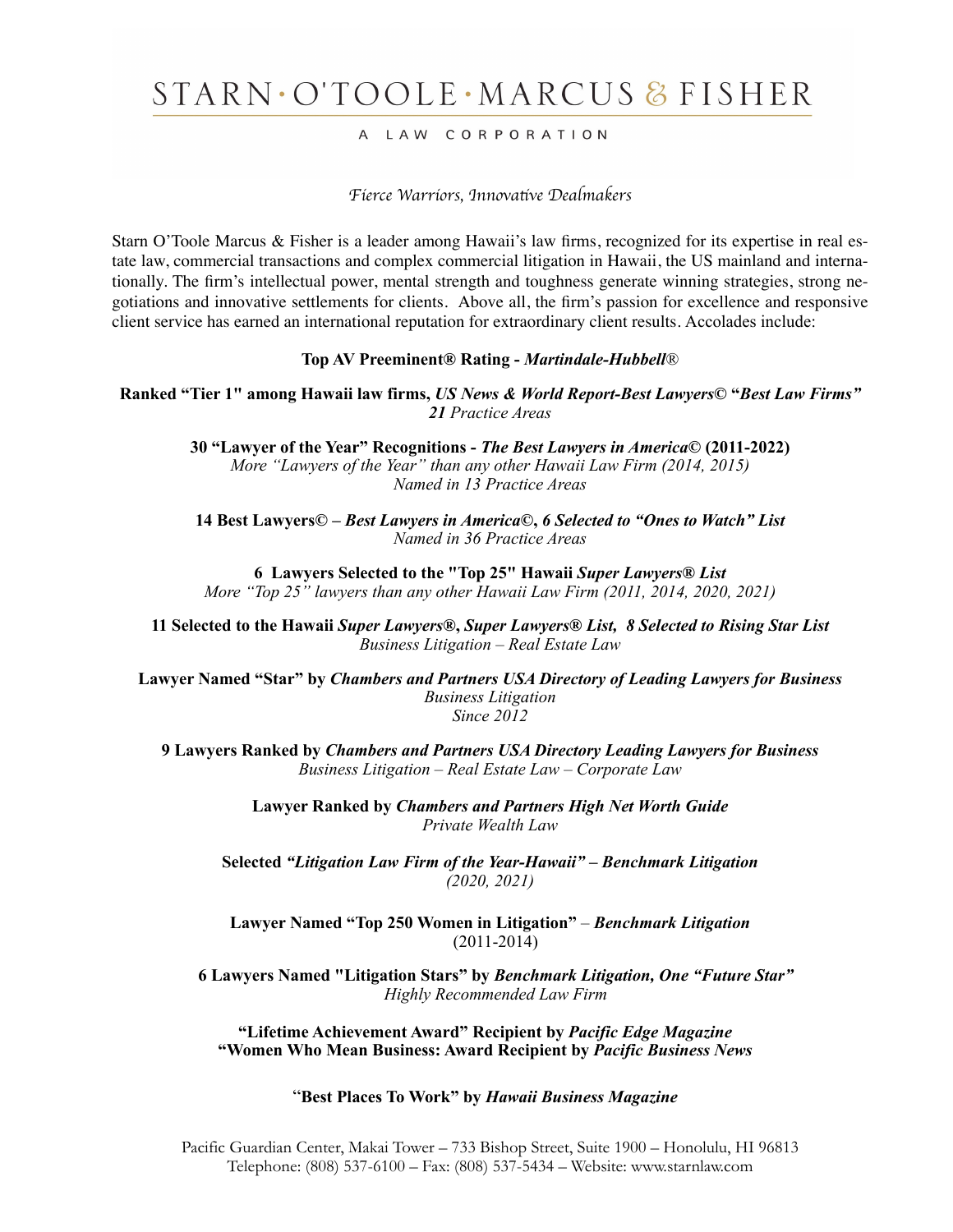A LAW CORPORATION

*AV Preeminent® Rating By Martindale-Hubbell*® *Law Firm Rated AV Preeminent® 16 Lawyers Rated AV Preeminent®*

Peter Starn, Terence J. O'Toole, Kenneth B. Marcus, Duane R. Fisher, Sharon V. Lovejoy, Trevor A. Brown, Ivan M. Lui-Kwan, Norman H.Y. Cheng, Andrew J. Lautenbach, Judith Ann Pavey, Stephanie E.W. Thompson, Christine N. Ohira, Doug Chin, Paul H. Sato, Lindsay E. Orman, Maile S. Miller

*US News & World Report - Best Lawyers in America***©***, "Best Law Firms" Ranked "Tier 1" in Hawaii in 21 Specialties*

| Administrative/Regulatory Law                     | <b>Construction Law</b>                      |
|---------------------------------------------------|----------------------------------------------|
| <b>Appellate Practice</b>                         | <b>Construction Litigation</b>               |
| Arbitration                                       | Corporate Law                                |
| Banking & Finance Litigation                      | <b>Government Relations Practice</b>         |
| Bet-The-Company Litigation                        | Land Use & Zoning Law                        |
| Business Organizations (Inc. LLCs & Partnerships) | Leisure & Hospitality Law                    |
| Closely Held Companies & Family Businesses Law    | Mass Tort Litigation/Class Actions-Plaintiff |
| Civil Rights Law                                  | Medical Malpractice Law-Plaintiffs           |
| Commercial Finance Law                            | Mortgage Banking Foreclosure Law             |
| Commercial Litigation                             | Real Estate Law                              |
|                                                   | Real Estate-Litigation                       |

## *Best Lawyers in America***©** *-"Lawyer of the Year" Honolulu*

| More "Lawyers of the Year" than any other Hawaii Law Firm (2014, 2015) |  |  |  |  |  |
|------------------------------------------------------------------------|--|--|--|--|--|
|                                                                        |  |  |  |  |  |

| Lawyer of the Year (2014)         | Peter Starn        | Administrative/Regulatory Law        |
|-----------------------------------|--------------------|--------------------------------------|
| Lawyer of the Year (2018)         | Peter Starn        | <b>Business Organizations</b>        |
| Lawyer of the Year $(2011, 2019)$ | Terence J. O'Toole | Bet-The-Company Litigation           |
| Lawyer of the Year $(2012, 2015)$ | Terence J. O'Toole | Banking & Finance Litigation         |
| Lawyer of the Year $(2014, 2018)$ | Terence J. O'Toole | <b>Appellate Practice</b>            |
| Lawyer of the Year (2022)         | Terence J. O'Toole | <b>Appellate Practice</b>            |
| Lawyer of the Year (2016)         | Kenneth B. Marcus  | <b>Business Organizations</b>        |
| Lawyer of the Year (2017)         | Kenneth B. Marcus  | Mergers and Acquisitions Law         |
| Lawyer of the Year (2015)         | Duane R. Fisher    | Corporate Law                        |
| Lawyer of the Year (2020)         | Duane R. Fisher    | <b>Business Organizations</b>        |
| Lawyer of the Year $(2014, 2022)$ | Sharon V. Lovejoy  | Banking & Finance Litigation         |
| Lawyer of the Year $(2015, 2019)$ | Sharon V. Lovejoy  | Mortgage Banking Foreclosure Law     |
| Lawyer of the Year (2020)         | Sharon V. Lovejoy  | <b>Appellate Practice</b>            |
| Lawyer of the Year (2017)         | Trevor A. Brown    | Mortgage Banking Foreclosure Law     |
| Lawyer of the Year (2019)         | Trevor A. Brown    | Closely Held Co. & Family Business   |
| Lawyer of the Year (2020)         | Trevor A. Brown    | Securities Litigation                |
| Lawyer of the Year (2022)         | Trevor A. Brown    | Legal Malpractice Law-Defendants     |
| Lawyer of the Year $(2015, 2018)$ | Ivan M. Lui-Kwan   | <b>Government Relations Practice</b> |
| Lawyer of the Year (2022)         | Ivan M. Lui-Kwan   | Administrative/Regulatory Law        |
| Lawyer of the Year $(2013, 2018)$ | Judith Ann Pavey   | Banking & Finance Litigation         |
| Lawyer of the Year $(2014, 2019)$ | Judith Ann Pavey   | <b>Product Liability Litigation</b>  |
| Lawyer of the Year (2020)         | Judith Ann Pavey   | Medical Malpractice Law-Plaintiff    |
|                                   |                    |                                      |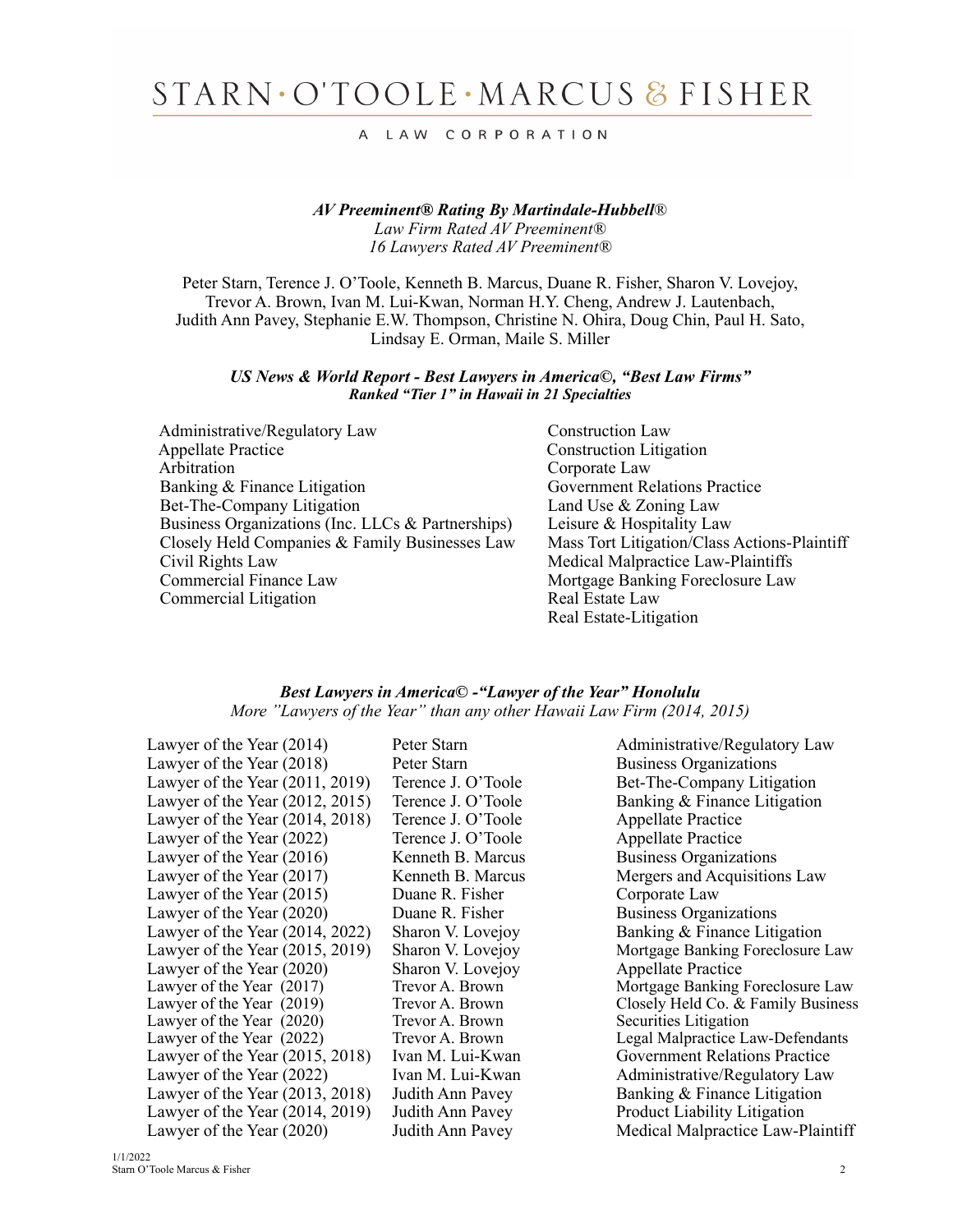### A LAW CORPORATION

### *Best Lawyers***©** *Recognized Practice Areas*

| Peter Starn        | Administrative/Regulatory Law<br><b>Business Organizations</b><br><b>Construction Law</b><br>Corporate Law<br>Leisure & Hospitality Law<br>Mergers $&$ Acquisitions<br>Real Estate Law                                                                                                                                    |
|--------------------|---------------------------------------------------------------------------------------------------------------------------------------------------------------------------------------------------------------------------------------------------------------------------------------------------------------------------|
| Terence J. O'Toole | <b>Appellate Practice</b><br>Arbitration<br>Bet-The-Company Litigation<br>Commercial Litigation<br>Litigation-Banking & Finance<br>Litigation-Construction<br>Litigation-Land Use $& Zoning$<br>Litigation-Mergers & Acquisition<br>Litigation-Real Estate<br>Mass Tort Litigation/Class Action<br>-Plaintiffs            |
| Kenneth B. Marcus  | <b>Business Organizations</b><br>Commercial Finance Law<br>Leisure & Hospitality Law<br>Mergers & Acquisitions Law<br>Real Estate Law                                                                                                                                                                                     |
| Duane R. Fisher    | <b>Business Organizations</b><br><b>Construction Law</b><br>Corporate Law<br>Land Use & Zoning Law<br>Real Estate Law                                                                                                                                                                                                     |
| Sharon V. Lovejoy  | <b>Appellate Practice</b><br>Arbitration<br>Commercial Litigation<br>Litigation-Banking & Finance<br>Litigation-Construction<br>Litigation-Environmental<br>Litigation-Land Use & Zoning<br>Litigation-Real Estate<br>Mass Tort Litigation/Class Action<br>-Defendants<br>Mortgage Banking Foreclosure Law<br>Qui Tam Law |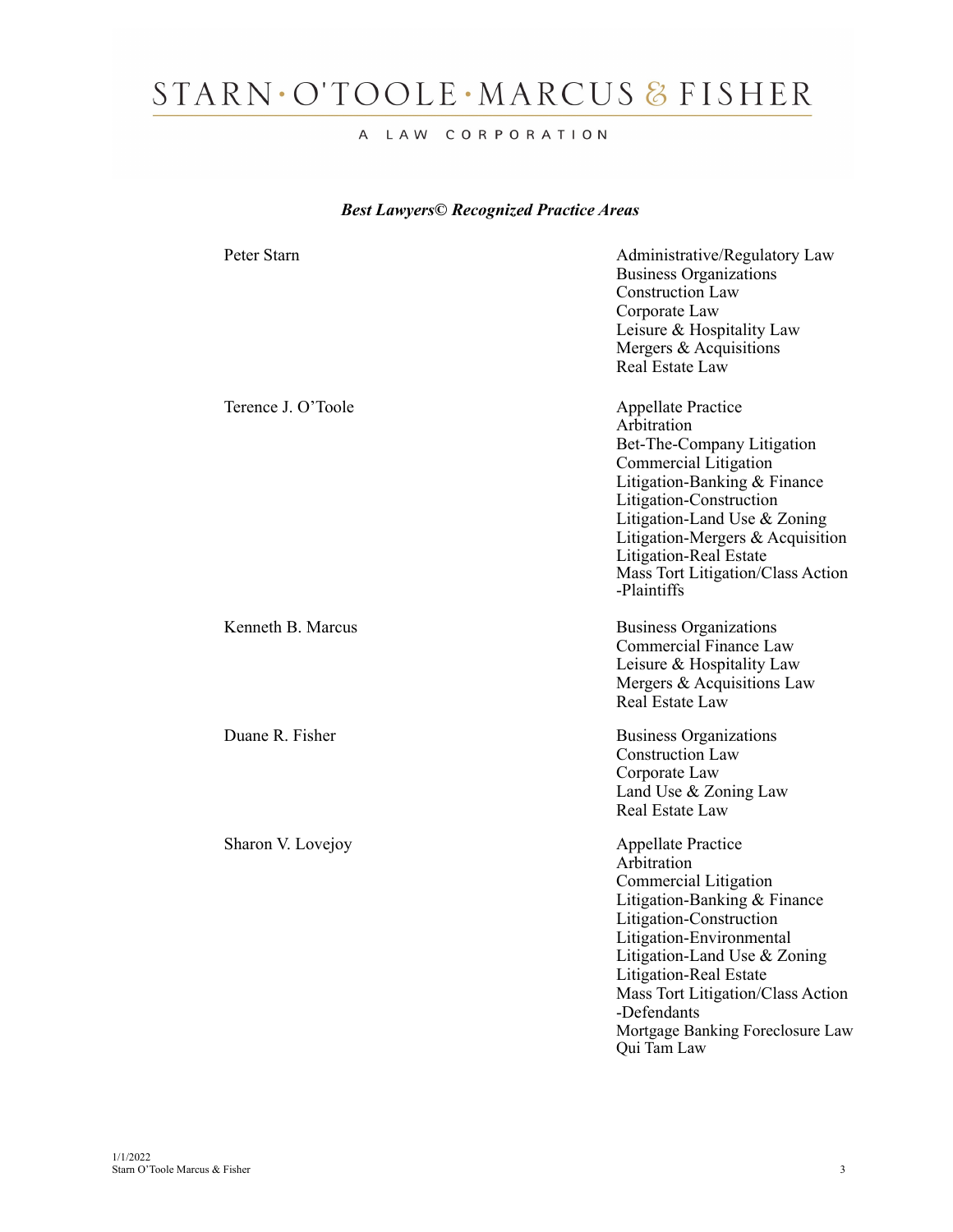### A LAW CORPORATION

## *Best Lawyers© Recognized Practice Areas*

| Trevor A. Brown         | <b>Business Organizations</b><br>Closely Held Companies &<br><b>Family Businesses</b><br>Commercial Litigation<br>Commercial Transactions/UCC Law<br>Corporate Law<br>Legal Malpractice Law-Defendants<br>Litigation-Real Estate<br>Litigation-Securities<br>Litigation-Trusts and Estates<br>Mortgage Banking Foreclosure Law<br><b>Product Liability Litigation</b><br>Real Estate Law |
|-------------------------|------------------------------------------------------------------------------------------------------------------------------------------------------------------------------------------------------------------------------------------------------------------------------------------------------------------------------------------------------------------------------------------|
| Ivan Lui-Kwan           | Administrative/Regulatory Law<br><b>Government Relations Practice</b><br>Real Estate Law                                                                                                                                                                                                                                                                                                 |
| Norman H.Y. Cheng       | Real Estate Law                                                                                                                                                                                                                                                                                                                                                                          |
| Judith Ann Pavey        | Commercial Litigation<br>Litigation-Banking & Finance<br>Litigation-Construction<br>Medical Malpractice Law<br>Personal Injury Litigation<br><b>Product Liability Litigation</b>                                                                                                                                                                                                         |
| Andrew J. Lautenbach    | Commercial Litigation<br><b>Construction Litigation</b><br>Real Estate Litigation                                                                                                                                                                                                                                                                                                        |
| Douglas S. Chin         | Administrative/Regulatory Law<br>Civil Rights Law<br><b>Commercial Litigation</b><br><b>Government Relations Practice</b>                                                                                                                                                                                                                                                                |
| Christina N. Ohira      | Real Estate Law<br><b>Business Organizations</b>                                                                                                                                                                                                                                                                                                                                         |
| Stephanie E.W. Thompson | Litigation-Real Estate                                                                                                                                                                                                                                                                                                                                                                   |
| Paul H. Sato            | Litigation-Real Estate<br>Real Estate Law                                                                                                                                                                                                                                                                                                                                                |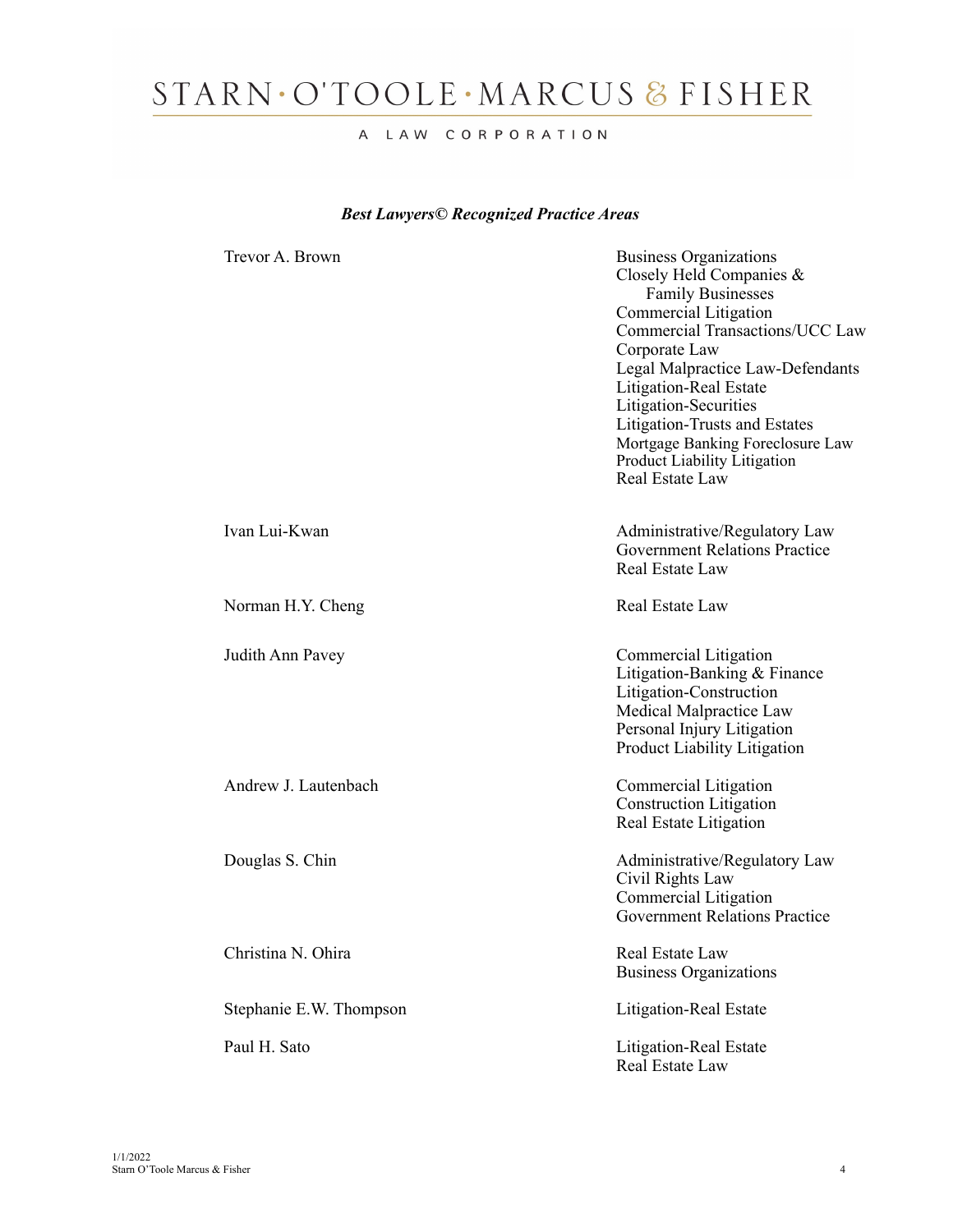## A LAW CORPORATION

### *Best Lawyers***©,** *"Ones to Watch", Recognized Practice Areas*

| Maile S. Miller   | Commercial Litigation<br>Land Use & Zoning Law<br>Litigation-Environmental<br>Litigation-Real Estate                                                     |
|-------------------|----------------------------------------------------------------------------------------------------------------------------------------------------------|
| Robert J. Brown   | Commercial Litigation<br>Criminal Defense-General<br>Real Estate Litigation                                                                              |
| John H. Kelly     | Commercial Litigation<br>Litigation-Intellectual Property<br>Litigation-Real Estate                                                                      |
| Lindsay E Orman   | <b>Business Organizations</b><br>Corporate Law<br>Eminent Domain &<br><b>Condemnation Law</b><br><b>Government Relations Practice</b><br>Real Estate Law |
| Sara. S.T. Strona | <b>Business Organizations</b><br>Corporate Law<br>Real Estate Law                                                                                        |
| Kukui Claydon     | Commercial Litigation<br>Real Estate Litigation                                                                                                          |

## *"Top 25" Lawyers in Hawaii, Super Lawyers® List*

*More "Top 25" attorneys than any other Hawaii Law Firm, (2011, 2014, 2020, 2021)*

| Duane R. Fisher    | Real Estate Law            | 2014, 2020, 2021 |
|--------------------|----------------------------|------------------|
| Kenneth B. Marcus  | Real Estate Law            | 2011, 2012, 2014 |
| Norman H.Y. Cheng  | Real Estate Law            | 2021             |
| Terence J. O'Toole | <b>Business Litigation</b> | 2011, 2020       |
| Trevor A. Brown    | <b>Business Litigation</b> | 2015, 2018-2021  |
| Judith Ann Pavey   | <b>Business Litigation</b> | 2016             |

### *Selected to the Hawaii Super Lawyers® List*

| Peter Starn        |
|--------------------|
| Kenneth B. Marcus  |
| Duane R. Fisher    |
| Ivan M. Lui-Kwan   |
| Norman H.Y. Cheng  |
| Lauren K.O. Kagawa |
| Christina N. Ohira |

Real Estate Law Real Estate Law Real Estate Law Real Estate Law Real Estate Law Real Estate Law, Rising Star Real Estate Law, Rising Star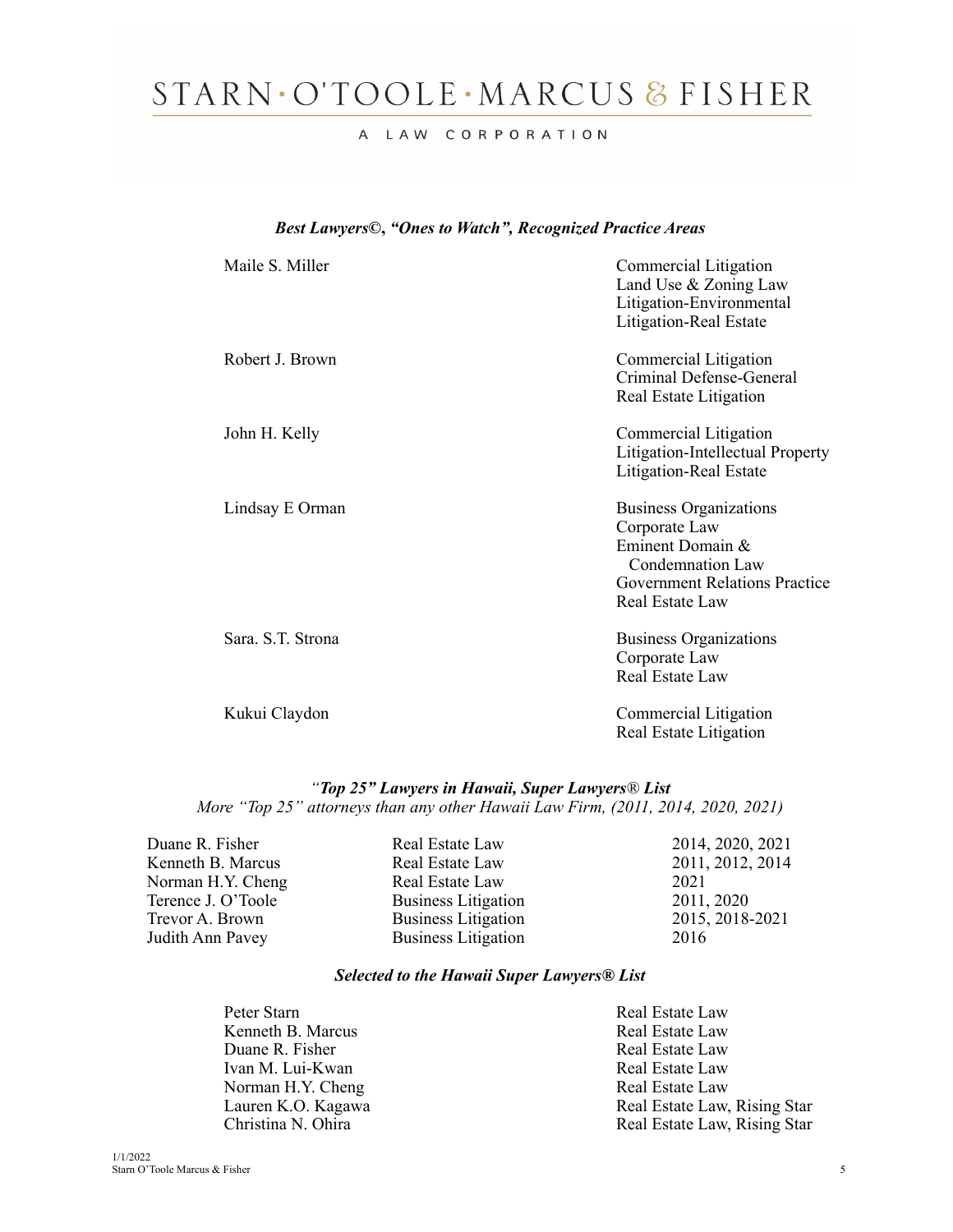#### A LAW CORPORATION

#### *Selected to the Hawaii Super Lawyers® List*

Terence J. O'Toole Business Litigation Sharon V. Lovejoy Business Litigation Trevor A. Brown Business Litigation Judith Ann Pavey Business Litigation Andrew J. Lautenbach Business Litigation Stephanie E.W. Thompson Business Litigation John W. Kelly **IP Litigation**, Rising Star

Lindsay E. Orman Real Estate Law, Rising Star Sara S.T. Strona Real Estate Law, Rising Star Robert J. Brown Business Litigation, Rising Star Kukui Claydon Business Litigation, Rising Star Maile S. Miller **Business Litigation, Rising Star** Business Litigation, Rising Star

#### *Chambers USA Leading Lawyers For Business*

*Litigation, Firm, Band "1" Real Estate Law, Firm, Band "2" Corporate Commercial Firm, Band "2"*

#### *"Star", Chambers and Partners USA Leading Lawyers for Business*

Terence J. O'Toole Litigation/General Commercial *Recognized Each Consecutive Year Since 2012*

#### *Recognized by Chambers and Partners USA Leading Lawyers For Business*

Peter Starn Real Estate, Band 1 Kenneth B. Marcus Real Estate, Band 1 Duane R. Fisher Real Estate, Band 2 Norman H.Y. Cheng Real Estate, Band 3

Peter Starn Corporate Commercial, Band 2<br>
Kenneth B. Marcus Corporate Commercial. Band 2 Corporate Commercial, Band 2 Duane R. Fisher Corporate Commercial, Band 2 Terence J. O'Toole Litigation/Commercial, Star Sharon V. Lovejoy **Litigation** Commercial, Band 2 Trevor A. Brown Litigation/Commercial, Band 3 Judith Ann Pavey Litigation Commercial, Band 3 Andrew J. Lautenbach Litigation/Commercial, Band 3

#### *Recognized by Chambers and Partners High Net Worth Guide Private Wealth Law, Firm, Band "2"*

**Trevor A. Brown Private Wealth Law, Band 2**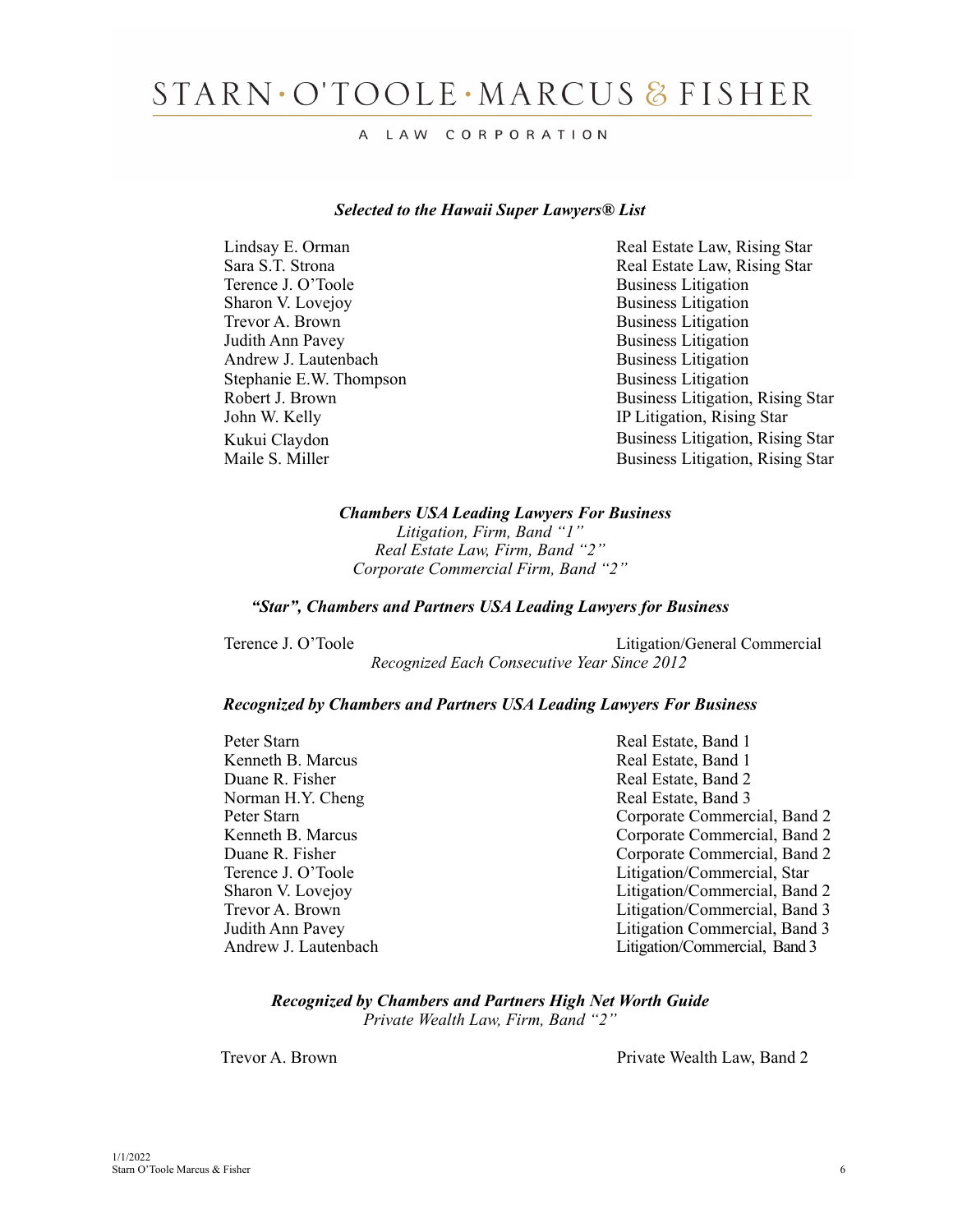A LAW CORPORATION

#### *"Top 250 Women in Litigation in the United States", Benchmark Litigation, (2011-2014)*

Sharon V. Lovejoy **Litigation Star** 

*Benchmark Litigation Selected "Litigation law Firm of the Year-Hawaii" – Benchmark Litigation Highly Recommended Firm (2020, 2021)*

Terence J. O'Toole Litigation Star Sharon V. Lovejoy Litigation Star Trevor A. Brown Litigation Star Judith Ann Pavey Litigation Star Andrew J. Lautenbach Litigation Star Doug Chin Litigation Star Stephanie E.W. Thompson Future Star

*2014 "Lifetime Achievement Award" Pacific Edge Magazine* Ivan M. Lui-Kwan

 *"Women Who Mean Business", Pacific Business News (2018)* **Sharon V. Lovejoy** 

"**Best Places To Work" by** *Hawaii Business Magazine*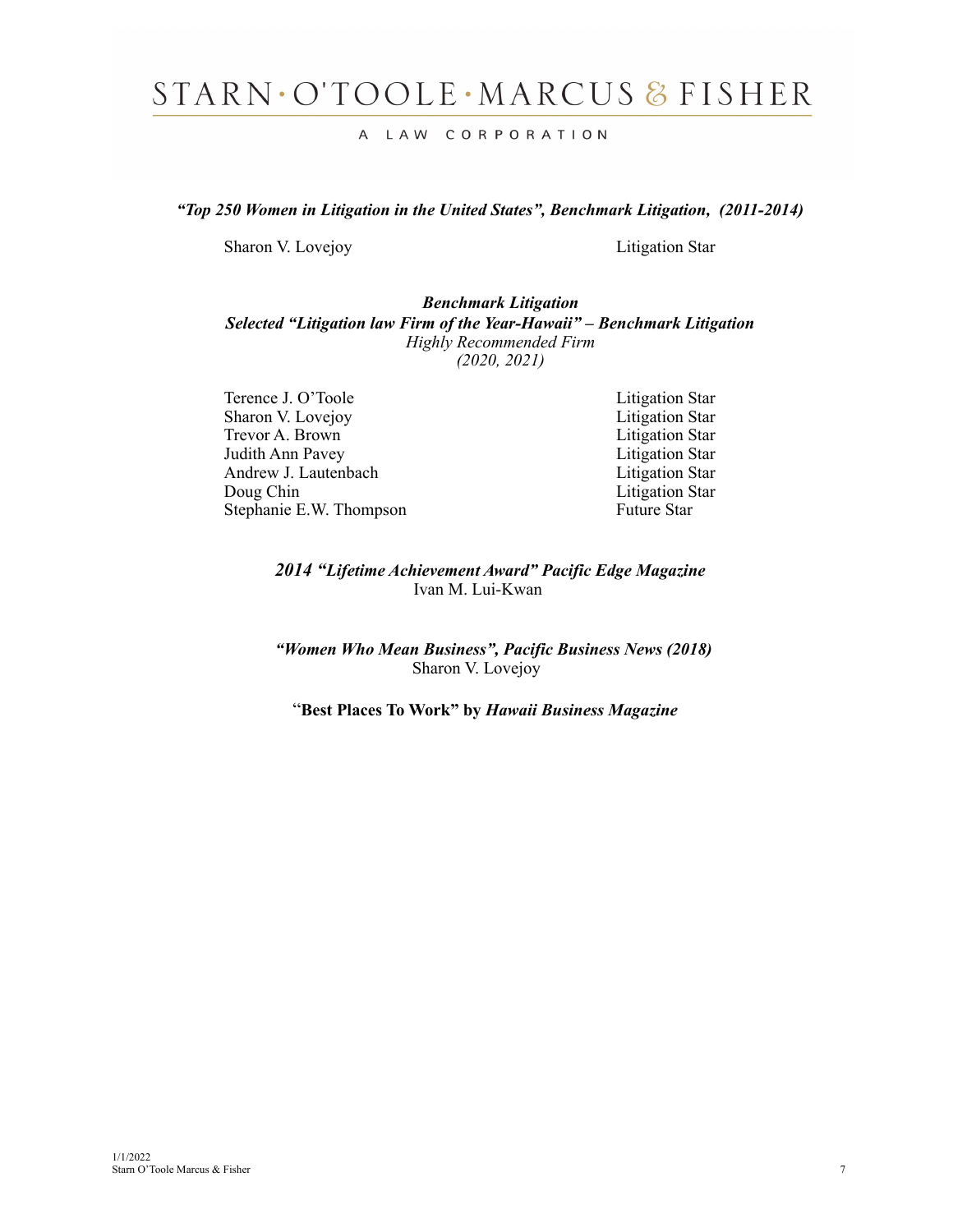A LAW CORPORATION

## **FIRM OVERVIEW**

Starn O'Toole Marcus & Fisher is a leader among Hawaii's real estate and business law firms, recognized for its expertise in real estate law, commercial transactions and complex commercial litigation in Hawaii, the US mainland and internationally.

Firm transactional and litigation attorneys often join forces in complex commercial matters that require both business law and litigation experience. The firm's intellectual power and mental strength and toughness generate winning strategies, strong negotiations and innovative settlements for clients. Above all, the firm's attorneys have a passion for excellence and responsive client service, earning the firm an international reputation for extraordinary client results.

Starn O'Toole Marcus & Fisher's senior partners bring impressive depth in both years of practice and a skill level earned from working complex and nuanced cases for many years. Five senior partners have practiced over 45 years and remain actively involved in their legal practice.

## *US News & World Report - Best Lawyers in America*®*, "Best Law Firms" Ranked "Tier 1" in Hawaii in 21 Specialties*

| Administrative/Regulatory Law                     | <b>Construction Law</b>                      |
|---------------------------------------------------|----------------------------------------------|
| <b>Appellate Practice</b>                         | <b>Construction Litigation</b>               |
| Arbitration                                       | Corporate Law                                |
| Banking & Finance Litigation                      | <b>Government Relations Practice</b>         |
| Bet-The-Company Litigation                        | Land Use & Zoning Law                        |
| Business Organizations (Inc. LLCs & Partnerships) | Leisure & Hospitality Law                    |
| Closely Held Companies & Family Businesses Law    | Mass Tort Litigation/Class Actions-Plaintiff |
| Civil Rights Law                                  | Medical Malpractice Law-Plaintiffs           |
| Commercial Finance Law                            | Mortgage Banking Foreclosure Law             |
| Commercial Litigation                             | Real Estate Law                              |
|                                                   | Real Estate-Litigation                       |

Starn O'Toole Marcus & Fisher has earned *Martindale-Hubbell's*® highest AV Preeminent® rating, given by our legal peers for achieving the highest standards of professional ethics, excellence and legal ability. Our Hawaii litigation attorneys and transactional team have been selected to the "Top 25", Hawaii *Super Lawyers*® list in the practice areas of business litigation and real estate law.

Firm attorneys have earned 31 recognitions as *The Best Lawyers in America©*, "Lawyers of the Year" in Honolulu (2011-2022), in both transactional and litigation practice areas, having more "Lawyer of the Year" recognitions than any other law firm in Hawaii, in 2014 and 2015.

Our firm is ranked "Tier 1" in Hawaii in 21 specialties by *US News & World Report-Best Lawyers in America® "Best Law Firms*". The firm has been selected for inclusion each year since the accolade's inception in 2010.

The firm is *Benchmark Litigation's* "Hawaii Litigation Firm of the Year" for 2020 and 2021, and a *"Highly Recommended"* law firm since 2011.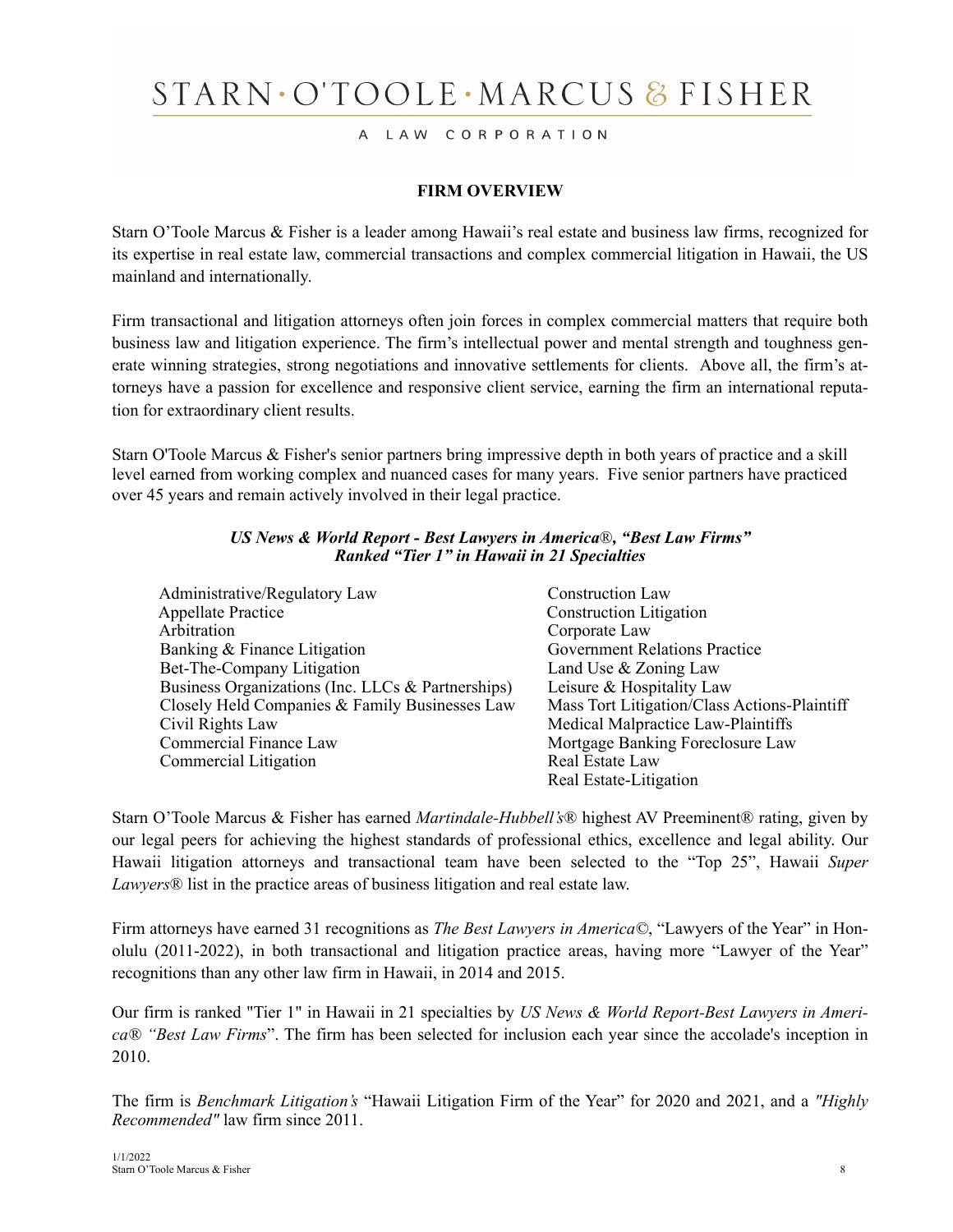### A LAW CORPORATION

## **A LITIGATION POWERHOUSE**

Starn O'Toole Marcus & Fisher's litigation powerhouse has extensive experience, including significant jury and non-jury trial work, in complex commercial litigation encompassing business, corporate, contract and accounting issues related to Hawaii real estate development, corporate ownership and management, the hotel and hospitality industry, environmental matters, construction claims, lender liability, class actions and personal injury matters.

Our respected team of Hawaii litigation attorneys have trial expertise before State and Federal courts in Hawaii and the US mainland, including the US Supreme Court, and has served as litigation general counsel before courts in foreign jurisdictions.

When clients are faced with complex commercial issues concerning matters in Hawaii and beyond, the firm's attorneys are amongst a handful of select "go-to" lawyers.

### **OUR TRIAL APPROACH & ATTORNEYS**

Victory in the legal environment means triumph: economic satisfaction, a win-win agreement, or sometimes, just being proclaimed right.

The importance of the path to victory-strategies, players, and desired outcomes — make the selection of the legal trial team critical for success. The job is to design a road map that considers each twist and turn that may be presented. The experience and intellectual brainpower of the client's trial attorneys often accounts for the outcome of litigation by crafting each strategic move on the battlefield along the way.

Starn O'Toole Marcus & Fisher's litigation attorneys take the fight for every client as if it were their own battle. To be responsible and involved is a hallmark of the law firm, which is built on the power of its people.

The firm is *Benchmark Litigation's* "Hawaii Litigation Firm of the Year" for 2020 and 2021, and a *"Highly Recommended"* law firm since 2011.

The firm's Hawaii litigation attorneys are recognized by *The Best Lawyers in America©*, *Chambers and Partners USA Directory of Leading Lawyers for Business, The Bar Register of Preeminent Lawyers* ™, selected to Hawaii *Super Lawyers*® list, *Benchmark Litigation* and *Martindale-Hubbell*®.

All Starn O'Toole Marcus & Fisher litigation Directors are rated AV Preeminent®, *Martindale-Hubbell's*® highest possible rating, given to them by their peers for achieving very high ethical standards and professional ability.

Directors & Counsel

**[Terence J. O'Toole](https://www.starnlaw.com/attorneys/terence-j-o-toole/)** has been named "Lawyer of the Year" in Honolulu by *The Best Lawyers in America©*  multiple times, selected to the "Top 25," Hawaii *Super Lawyers*® list, and named a "Star" by *Chambers and Partners USA Directory of Leading Lawyers for Business* and *Benchmark Litigation*.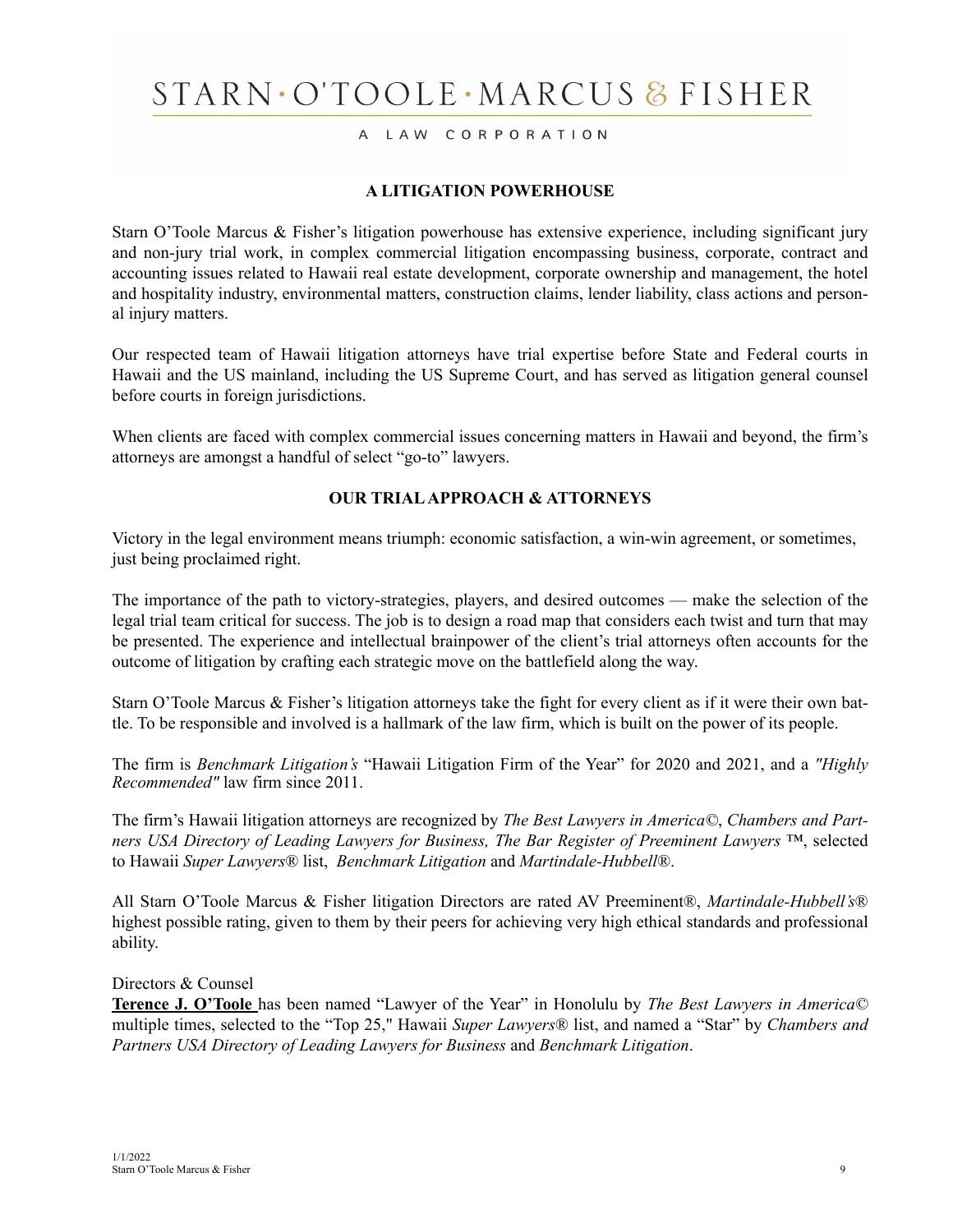A LAW CORPORATION

**[Sharon V. Lovejoy](https://www.starnlaw.com/attorneys/sharon-v-lovejoy/)** has been selected for inclusion by *Benchmark Litigation's* "*Top 250 Women in Litigation in the United States*"(2011-14) and *Pacific Business News' 2018 "Women Who Mean Business".* Ms. Lovejoy has been named "Lawyer of the Year" in Honolulu by *The Best Lawyers in America©*, multiple times, selected to the Hawaii *Super Lawyers*® list, in *Benchmark Litigation*, in *Chambers and Partners USA Leading Lawyers for Business*, and is a Senior Fellow of the Litigation Counsel of America and is a Fellow of the Federal Bar Foundation.

**[Trevor A. Brown](https://www.starnlaw.com/attorneys/trevor-a-brown/)** has been recognized by *The Best Lawyers in America©* in eleven litigation and transactional categories, named "Lawyer of the Year" in Honolulu multiple times and is in *Chambers and Partners USA Leading Lawyers for Business* and *Chambers and Partners High Net Worth Guide*. Mr. Brown has been selected to the "Top 25" Hawaii *Super Lawyers*® list, named a Litigation Star by *Benchmark Litigation,* and has served as Chair of the Litigation Section of the Hawaii State Bar Association.

**[Judith Ann Pavey](https://www.starnlaw.com/attorneys/judith-ann-pavey/)** has been named "Lawyer of the Year" in Honolulu by *The Best Lawyers in America©*  multiple times, selected to the "Top 25" Hawaii *Super Lawyers*® list, in *Chambers and Partners USA Leading Lawyers for Business*, and a Litigation Star by *Benchmark Litigation.* Ms. Pavey is a member of the American Board of Trial Lawyers, American Association of Justice and the American Inns of Court. Ms. Pavey practices and is recognized for her work in both commercial and personal injury litigation matters.

**[Andrew J. Lautenbach](mailto:https://www.starnlaw.com/attorneys/andrew-j-lautenbach/)** has been named to *The Best Lawyers in America©* list, selected to the Hawaii *Super Lawyers*® list, is in *Chambers and Partners USA Leading Lawyers for Business* and named a "Litigation Star" by *Benchmark Litigation*. Mr. Lautenbach is rated AV Preeminent®, *Martindale-Hubbell's*® highest rating possible for his skill and integrity, and serves as a Director on the Board of the Hawaii Chapter of the Federal Bar Association.

**[Doug Chin](https://www.starnlaw.com/attorneys/doug-chin/)** has been named to *The Best Lawyers in America©* list, named a "Litigation Star" by *Benchmark Litigation,* and is rated AV Preeminent, *Martindale-Hubbell's*® highest rating possible, for his skill and integrity. Mr. Chin focuses his practice on commercial litigation, administrative law and government relations. Mr. Chin served as Hawaii Attorney General, appointed by Governor David Ige.

**[Stephanie E.W. Thompson](https://www.starnlaw.com/attorneys/stephanie-e-w-thompson/)** has been named to *The Best Lawyers in America©* list, selected to Hawaii *Super Lawyers*® list, and named a "Future Star" by *Benchmark Litigation*. Ms. Thompson is rated AV Preeminent®, *Martindale-Hubbell's*® highest rating possible for skill and integrity, and served as the 2015 Chairperson of the Litigation Section of the Hawaii State Bar Association.

**[Paul H. Sato](https://www.starnlaw.com/attorneys/paul-h-sato/)** is Counsel to the firm. Mr. Sato has been named to *The Best Lawyers in America©* list. Mr. Sato is rated AV Preeminent®, *Martindale-Hubbell's*® highest rating possible, for his skill and integrity. He is a seasoned Hawaii litigation attorney who has over 40 years of experience and focuses on commercial litigation, real estate law, corporate law and administrative law.

**[Maile S. Miller](http://www.starnlaw.com/attorneys/maile-s-miller/)** has been selected to *The Best Lawyers in America©*, *Ones to Watch* list, selected to the Hawaii *Super Lawyers*®, "Rising Star" list each year since 2018, and is rated *AV Preeminent®* by *Martindale-Hubbell®*. Ms. Miller represents clients in litigation matters. Ms. Miller is admitted to the Hawaii Bar, and earned her Juris Doctor from the University of Hawaii, William S. Richardson School of Law.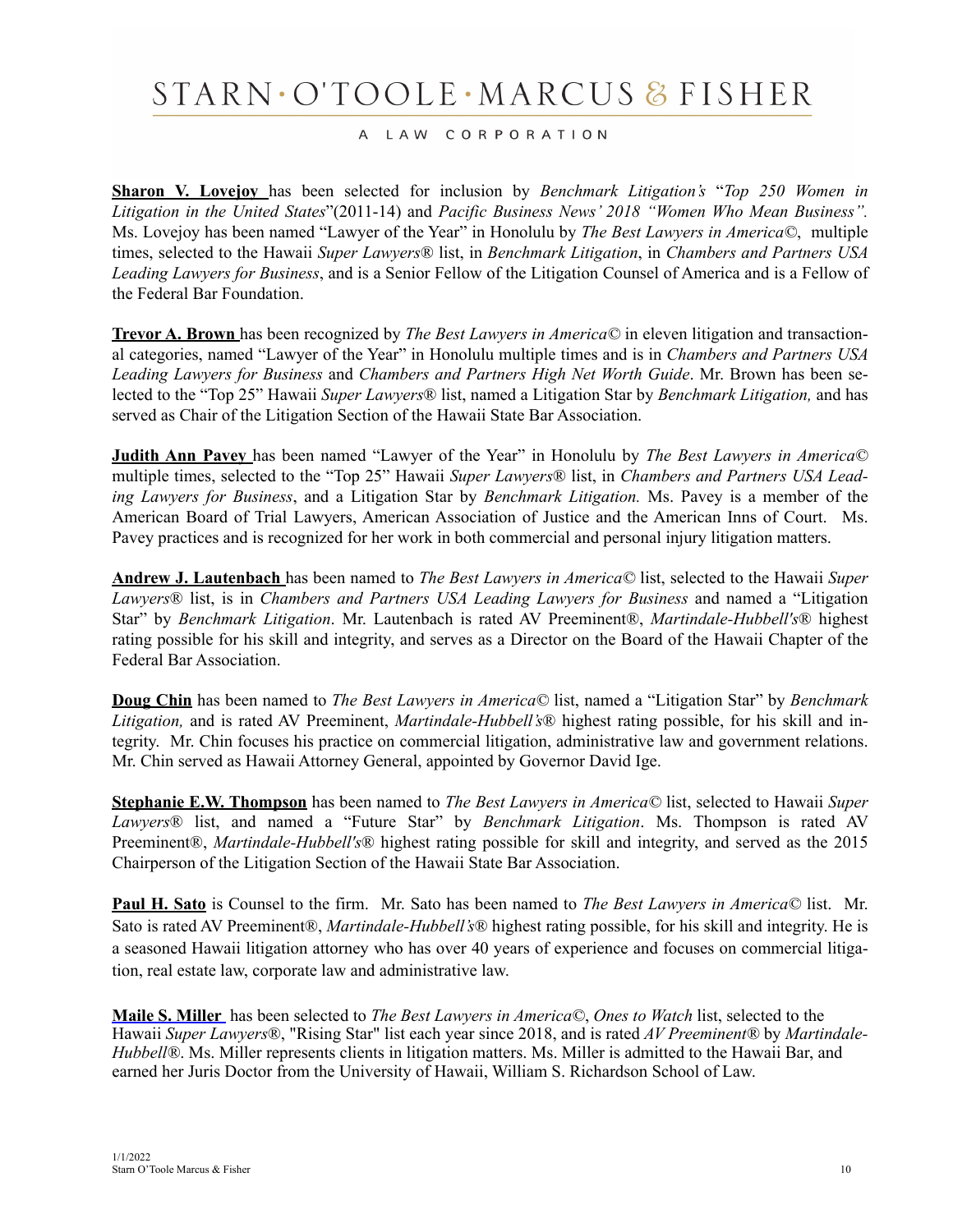## A LAW CORPORATION

### **HAWAII REAL ESTATE ATTORNEYS, BUSINESS FOCUSED**

Starn O'Toole Marcus & Fisher's real estate and business law attorneys are known for sophisticated case analysis and innovative business solutions for complex matters. Our attorneys have significant experience in real estate development and transactions, hotels, hotel management agreements, corporate finance, international transactions, secured transactions, mergers and acquisitions, construction law and complex commercial matters, in Hawaii, US and internationally.

The firm's impressive skill and experience in strategic case planning, ingenious solutions and powerful negotiations in all aspects of complex real estate transactions has opened many doors for domestic and international clients, and have helped many navigate Hawaii's complex land use and permitting laws.

### **OUR TRANSACTIONAL APPROACH AND ATTORNEYS**

Starn O'Toole Marcus & Fisher transactional attorneys have an innate talent for critical thinking through each complex commercial matter. What's more, they excel in solving the pieces of a puzzle, examining the players, unraveling the details of agreements and handshake deals, to identify the keys that will give the client the clear advantage.

In today's complex competitive environment, firm transactional attorneys shine when approaching the deal table. Strong, experienced and prepared for endless possible moves and counter-moves, firm attorneys drive for exceptional results for every client whether they are a family owned business or an international corporation.

Our transactional attorneys are recognized by *The Best Lawyers in America©*, *Chambers and Partners USA Directory of Leading Lawyers for Business, The Bar Register of Preeminent Lawyers ™* and selected to the Hawaii *Super Lawyers*® list.

All Starn O'Toole Marcus & Fisher transactional Directors are rated AV Preeminent®, the highest rating possible given by *Martindale-Hubbell*®, a distinction given by our legal peers for achieving the highest standards for professional skill, ethics and integrity.

#### **Directors**

Law firm founder, **[Peter Starn](https://www.starnlaw.com/attorneys/peter-starn/)**, has been named "Lawyer of the Year" in Honolulu by *The Best Lawyers in America©,* selected to the Hawaii *Super Lawyers*® list, in *Chambers and Partners USA Directory of Leading Lawyers for Business*, and is recognized for his expertise in real estate and corporate law, with a particular focus on the hotel and resort industry. Mr. Starn is a former Naval Aviator and a board member of the Pacific Aviation Museum, Pearl Harbor.

**[Kenneth B. Marcus](https://www.starnlaw.com/attorneys/kenneth-b-marcus/)** has been named"Lawyer of the Year" in Honolulu by *The Best Lawyers in America©*, selected to the "Top 25" Hawaii *Super Lawyers*® list, in *Chambers and Partners USA Directory of Leading Lawyers for Business* and is a member of the International Society of Hospitality Consultants (ISHC). Mr. Marcus has structured numerous successful hotel management agreements and authored the Hawaii State Bar Association Real Estate Manual chapter.